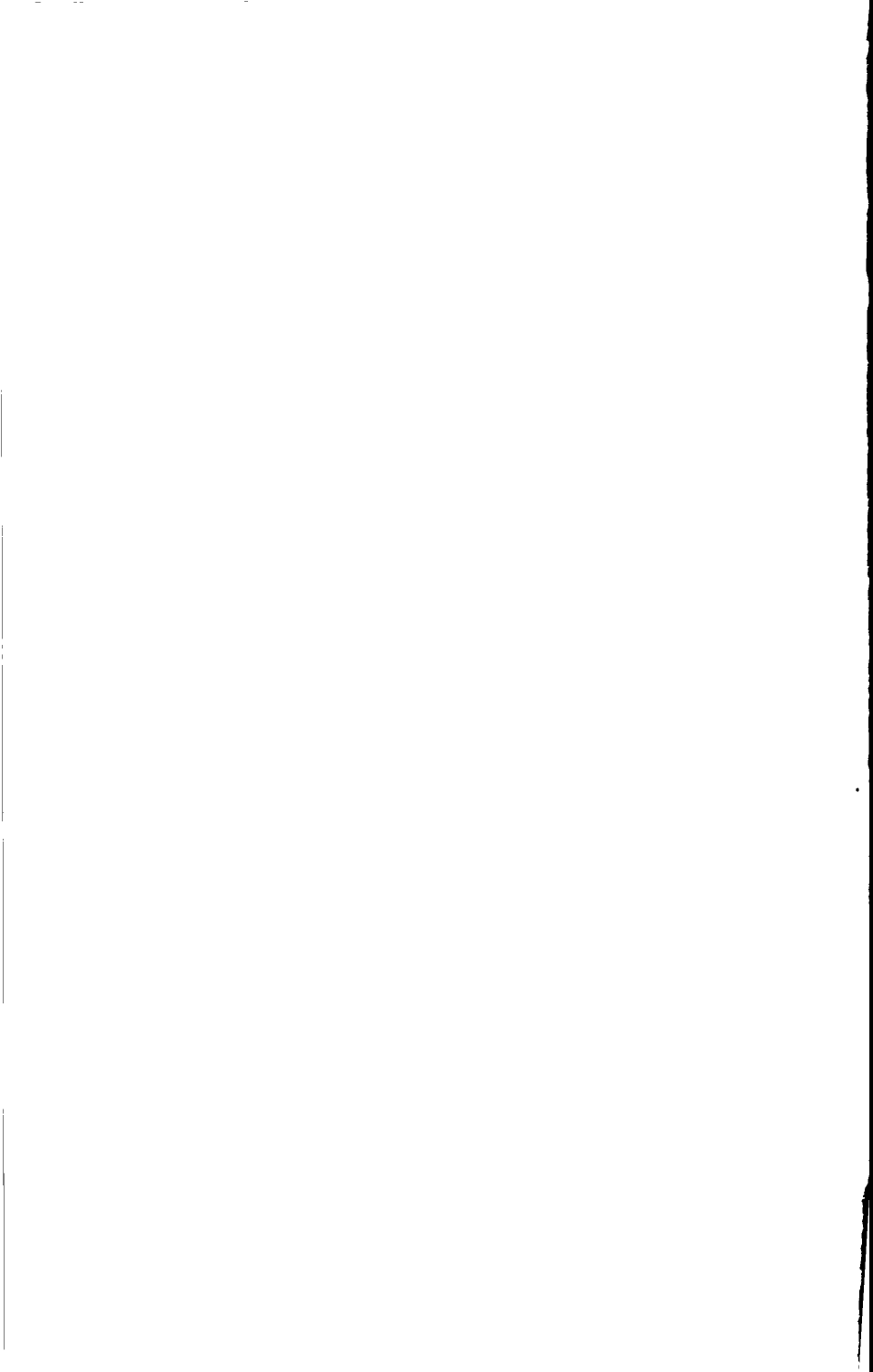# THE LOCAL CONTENT BILL, 2016 ARRANGEMENT OF CLAUSES

149

Clause

# **PART I-PRELIMINARY**

- 1-Short title.
- 2-Interpretation.
- 3-Application.
- 4-Object and purposes.
- S-Guiding principle.

### PART II-ROLE OF THE NATIONAL AND COUNTY GOVERNMENTS

6-Obligations of the National and County Governments.

### PART III---ESTABLISHMENT OF THE LOCAL CONTENT DEVELOPMENT COMMITTEE

- 7-Establishment of the Local Content Development Committee.
- S-Functions of the Committee.

9-Assessment of local capabilities.

- lO-Membership of the Committee.
- 11-Term of office.
- 12-Qualifications for appointment.
- 13-Disqualification from membership.
- 14-Vacation of office of member.
- 15—Conduct of the affairs of the Committee.
- <sup>1</sup>6-Sub-committees of the Committee.
- 17-Secretariat.
- 18-Functions of the Secretariat.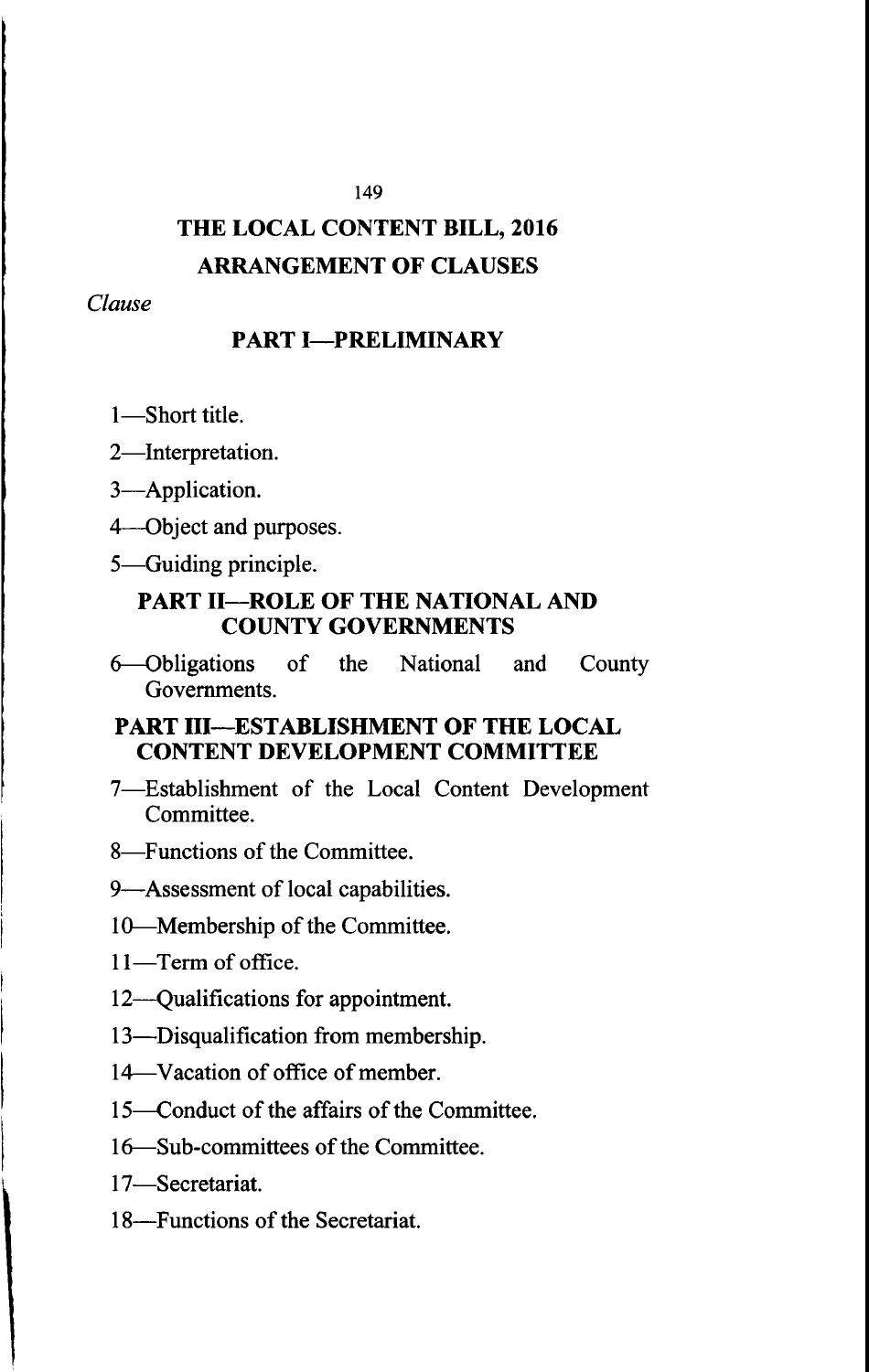### PART IV-LOCAL CONTENT PLANS

Local content plan

<sup>I</sup>9-Minimum local content.

20-Local content plan.

21-Review of local content plan.

22-Local content certification.

# Employment and Skill Development Plan

- 23—Capacity building.
- 24-Employment and skills development plan.
- 25-Education and training for nationals.
- 26-Consideration of employment of local persons.
- 27-Succession plan.

# Transfer of Technology and Research Plan

- 28—Strategies for transfer of technology.
- 29—Fiscal support for the transfer of technology.
- 30-Transfer of technology plan.
- 3l-Facilitation of transfer of technology by an operator.
- 32-Submission of technology transfer reports.

Research and Development Plan

- 33 —Research and development plan.
- -Research 34-Implementation of strategies to promote knowledge transfer and research.
- 35-Funding of research and development.

Financial Services Plan

36-Submission of a financial services plan.

Local Content Performance Reporting

- <sup>37</sup>-Local content performance report.
- <sup>3</sup>8-Assessment of performance report.

# PART V-STRATEGIES FOR LOCAL CONTENT DEVELOPMENT

39-Procurement.

- 40-Preference of local companies.
- 41-Preference of local goods and services.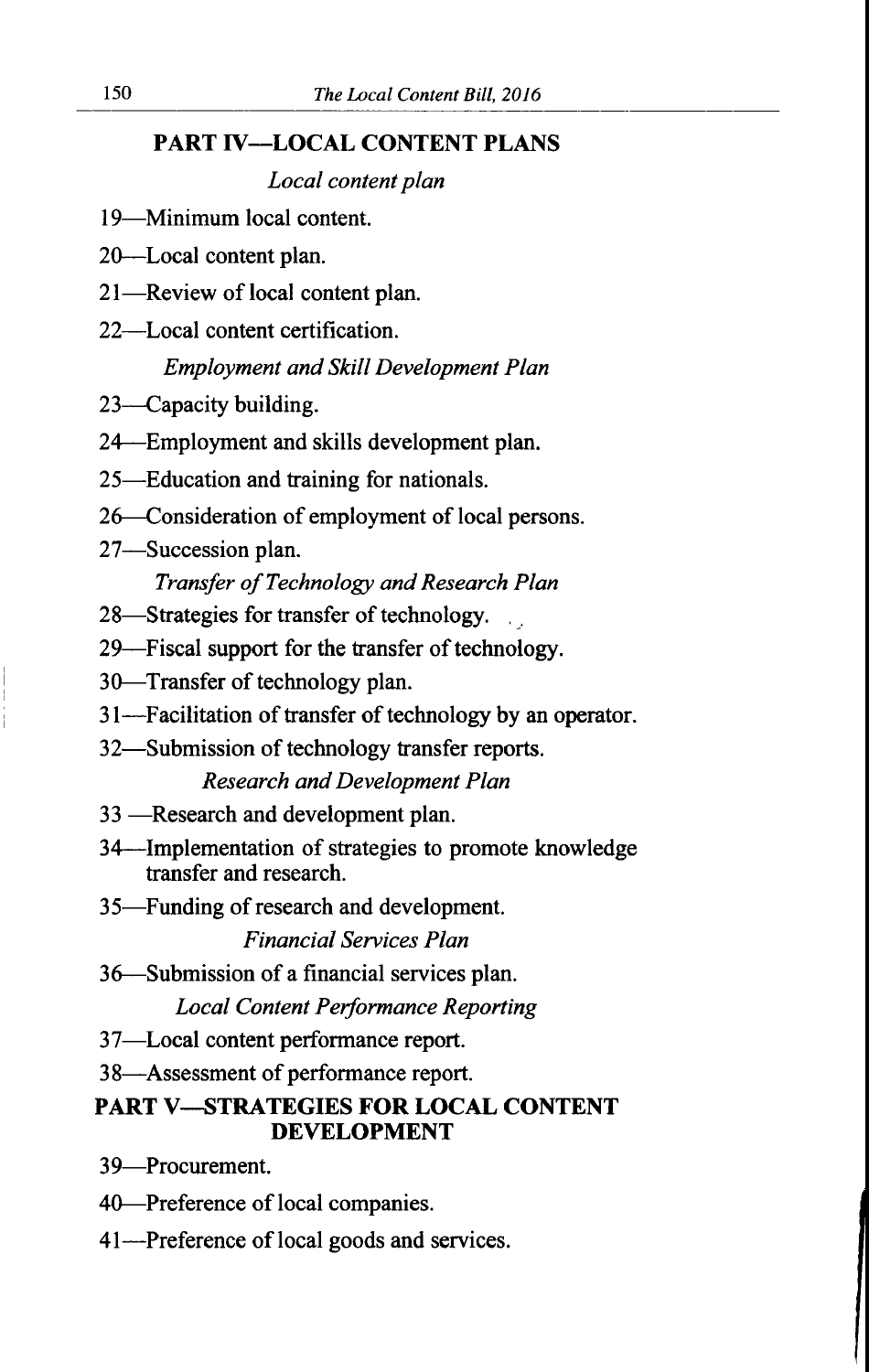- 42-Contracting services from local companies.
- 43-Thresholds for Kenyan equity stake in operator.
- 44-Financial incentives.
- 45-Fund for Training and Development.

### PART VI-MISCELLANEOUS PROVISIONS

- 4G-Annual work programmes.
- 47-Monitoring local content of expenditure incurred.
- 48--Impact assessment.
- 49-Reporting by a connected entity.
- 5G--Support measures.
- 51-Public participation.
- 52-Offences.
- 53-Offence by a body corporate.
- 54-Revocation of licence.
- 55-Regulations.

#### PART VII-TRANSITIONAL PROVISIONS

5G-Existing contraets and agreements.

# SCHEDULE-PROVISIONS RELATING TO THE CONDUCT OF MEETINGS OF THE **COMMITTEE**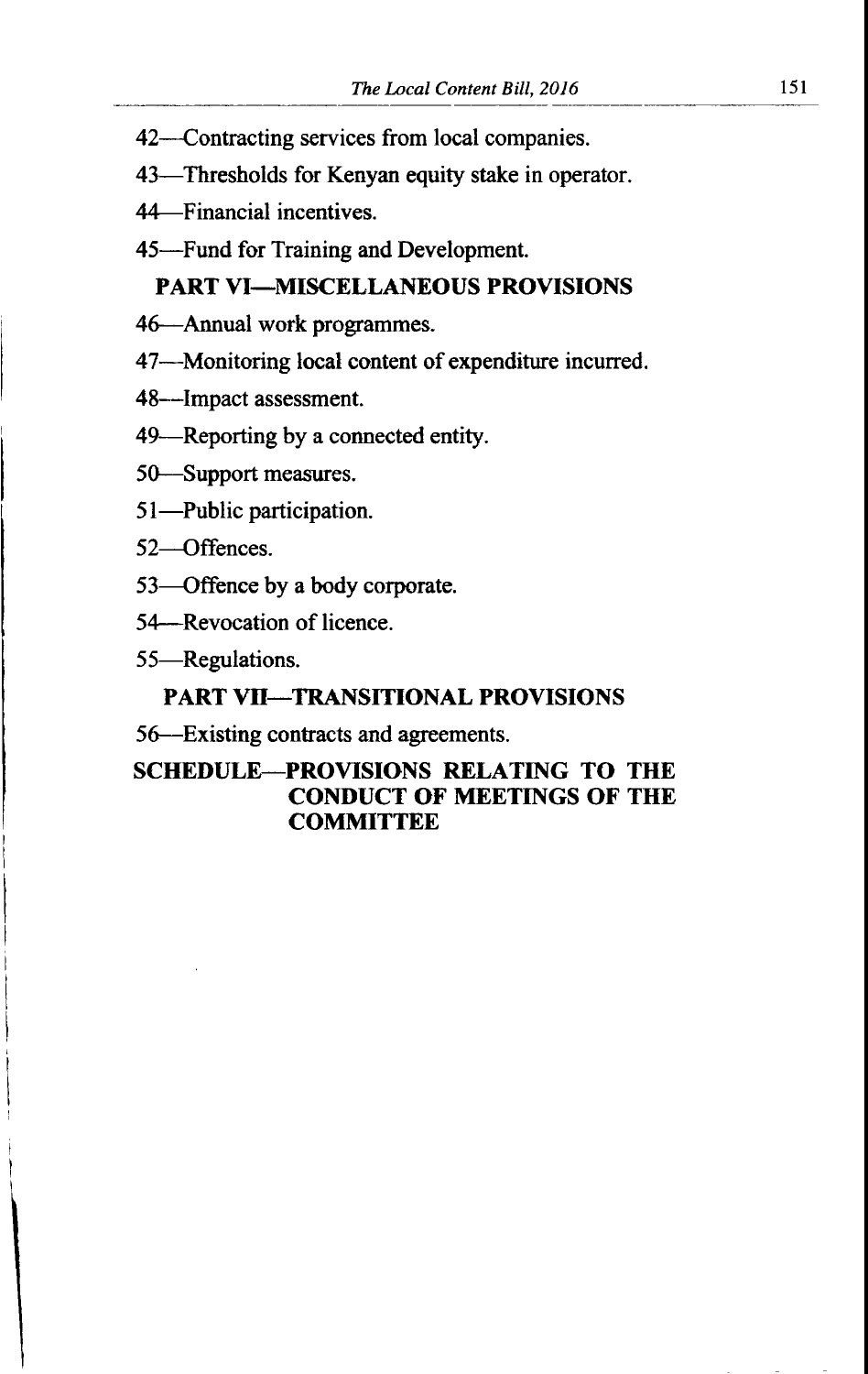#### THE LOCAL CONTENT BILL, 2016

#### A BilI for

AN ACT of Parliament to provide for a framework to facilitate the local ownership, control and financing of activities connected with the exploitation of gas, oil and other mineral resources; to provide a framework to increase the local value capture along the value chain in the exploration of gas, oil and other mineral resources; and for connected purposes

**ENACTED** by the Parliament of Kenya, as follows –

#### PART I-PRELIMINARY

1. This Act may be cited as the Local Content Act, 2016.

2. In this Act, unless the context otherwise requires

"Cabinet Secretary" means the Cabinet Secretary responsible for matters related to the extractive industry;

"company" means a firm or entity whose business enterprise is incorporated or otherwise organised under the Laws of Kenya and whose principal place of business is in Kenya and which is effectively owned and controlled by nationals of Kenya;

"connected entity" means a person, firm or entity contracted by an operator to perform a specified component of the operator's obligations under a licence issued pursuant to this Act;

"extractive industry" means the oil, gas and mining sectors in Kenya;

"local content" means maximizing the level of usage of local goods and services, people, businesses and financing;

"local goods" means materials or equipment mined, produced or manufactured in Kenya and for this purpose, a good shall be considered to be manufactured, processed or assembled if it differs substantially in its basic characteristic, purpose or utility or in the case of <sup>a</sup> manufactured good, if the cost of local materials, labour

 $\overline{\phantom{a}}$ 

I  $\frac{1}{2}$  Short title.

Interpretation.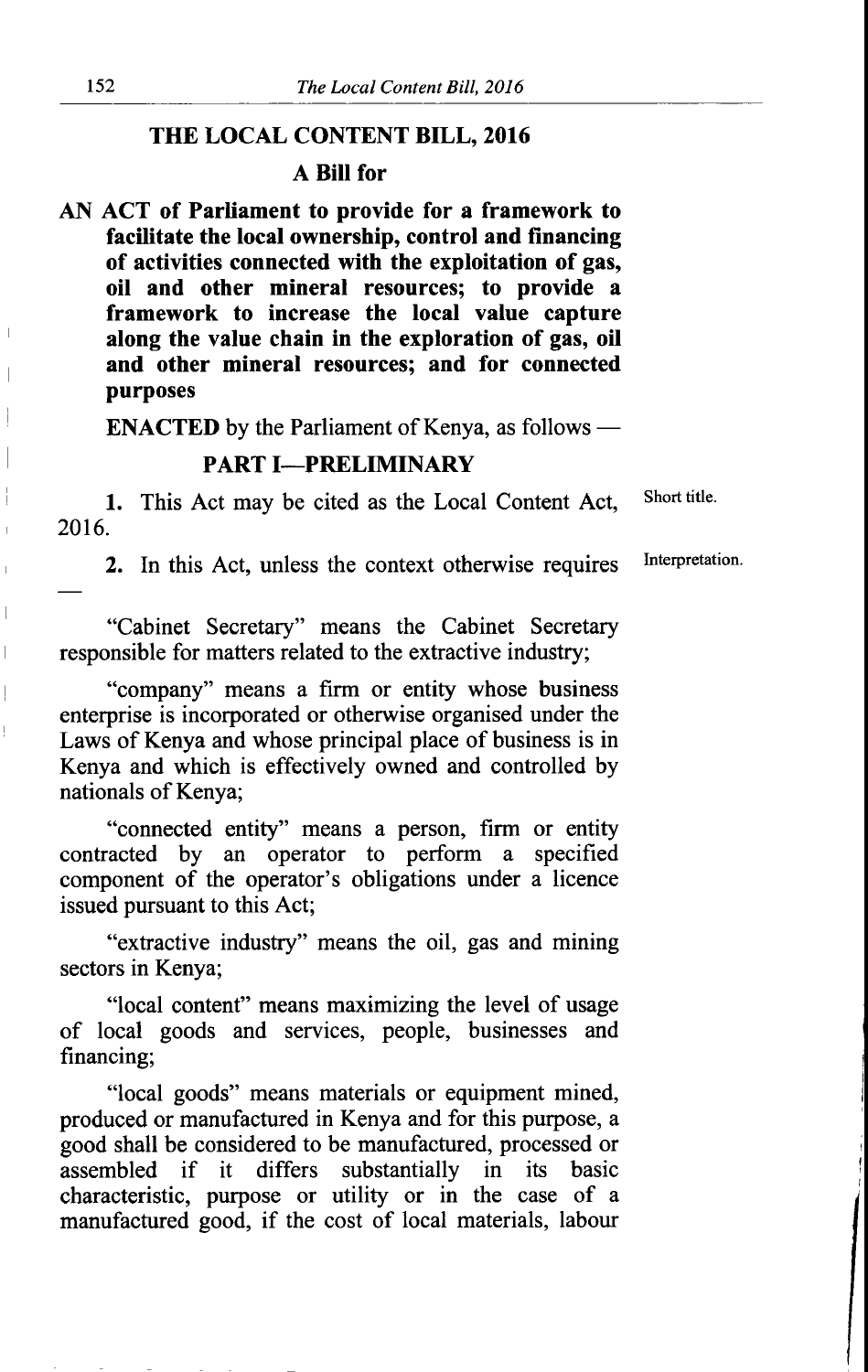and services used in the manufacture of such goods constitutes at least fifty percent of the cost of the finished product;

"local person" means a person, firm or entity performing works, services or supplying goods and materials to an operator, whether as a subcontractor or otherwise, whose business enterprise is incorporated under the Laws of Kenya and whose principal place of business is in Kenya and which is effectively owned and controlled by a Kenyan national;

"operator" means a person, firm or entity licensed by the Govemment to undertake exploration, development and extraction activity with respect to natural resource in the extractive industry;

"value chain" means sequential stages in the extractive industry life cycle including exploration and development, production, treatment, transportation, refining or other beneficiation, and distribution.

3. This Act shall apply to all commercial activities related to the exploration, extraction, development and exploitation of oil, gas and other mineral resources in the extractive industry in Kenya.

4. The objects and purposes of this Act are to-

(a) promote the maximisation of value-addition and the creation of employment opportunities in the extractive industry value chain through the use of local expertise, goods, services, businesses and financing and their retention in the country;

(b) provide a framework for the-

- (i) establishment of a monitoring, evaluation and reporting system in the implementation of this Act;
- (ii) development of indigenous skills across the extractive industry value chain; and
- (iii) application of the mechanism of local content by an operator under this Act;
- (c) enhance the participation of local persons in extractive industry value chain;

Objects and purposes.

Application.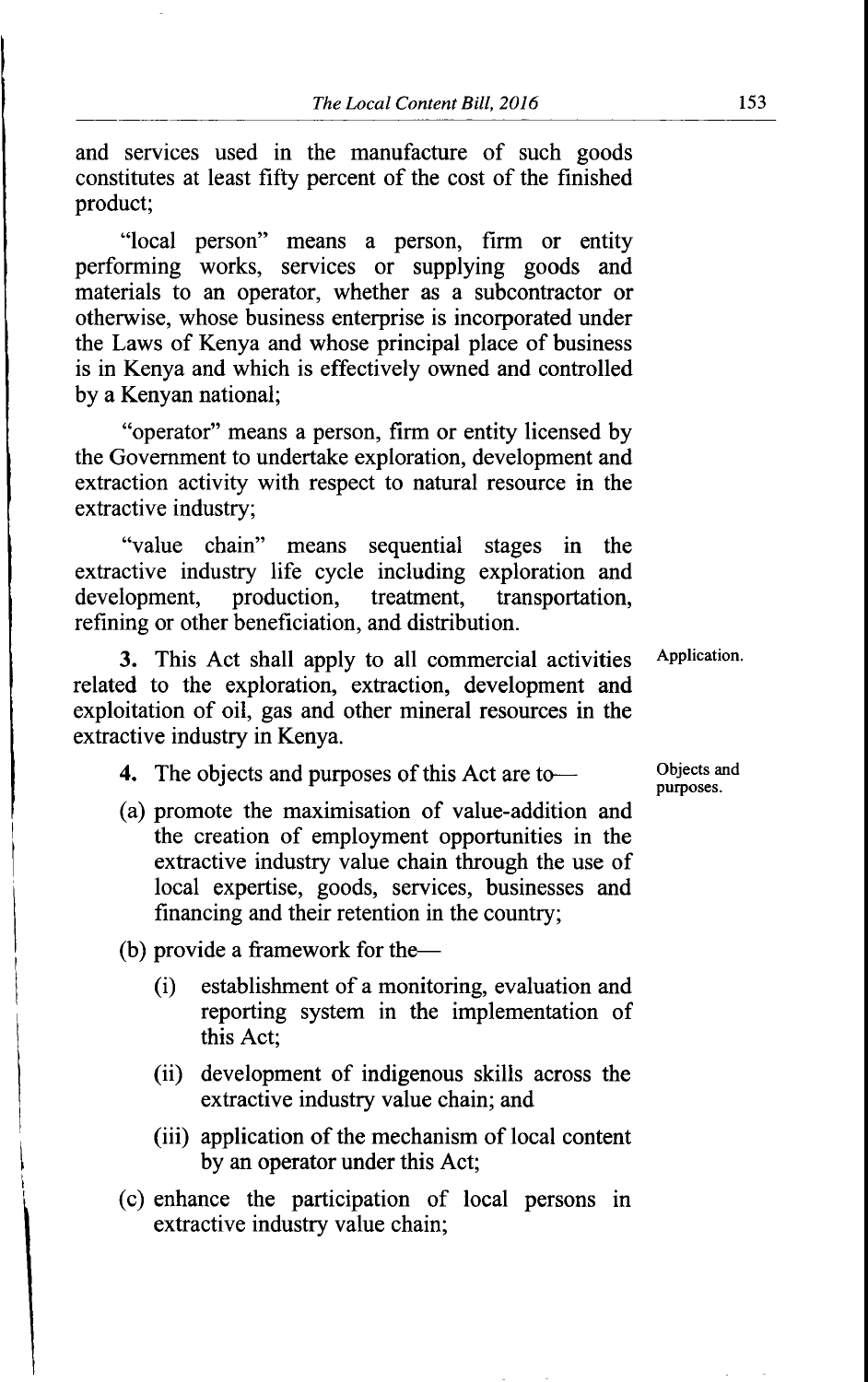- (d) facilitate the development of a competitive, capable and sustainable labour force;
- (e) enhance local ownership and use of local assets and services in the extractive industry; and
- (f) maximise value addition through local content development and local participation in extractive industry operations.

5. All persons shall, in the performance of their Guiding principles. functions under this Act, be guided by the following principles-

- (a) the national values and principles of govemance set out under Article l0 of the Constitution;
- (b) the principles of ownership of natural resources set out under Article 62 of the Constitution;
- (c) the principle of equity in the sharing of benefits accruing from nafural resource exploitation set out under Article 69 of the Constitution; and
- (d) co-ordinated public participation in the formulation and implementation of policies and plans related to the extractive industry.

#### PART II-ROLE OF THE NATIONAL AND COUNTY GOVERNMENTS

6. (1) The National and County Governments shall, Obligations of the National to the extent of their constitutional mandate, put in place  $\frac{d}{dt}$  and County measures to ensure the maximum development and Governments. measures to ensure the maximum development and adoption of local content by an operator under this Act.

(2) In ensuring that the National Government fulfils its obligations under subsection (1), the Committee shall-

- (a) identify sectors in which value-addition opportunities exist along the extractive value chain industry with respect to various goods and services and focus the local content, participation and supply capability development in those sectors;
- (b) facilitate the realisation of local content through-
	- (i) managing the pace and scheduling of extractive industry programmes in order to enable locals to take advantage of opportunities along the extractive value chain;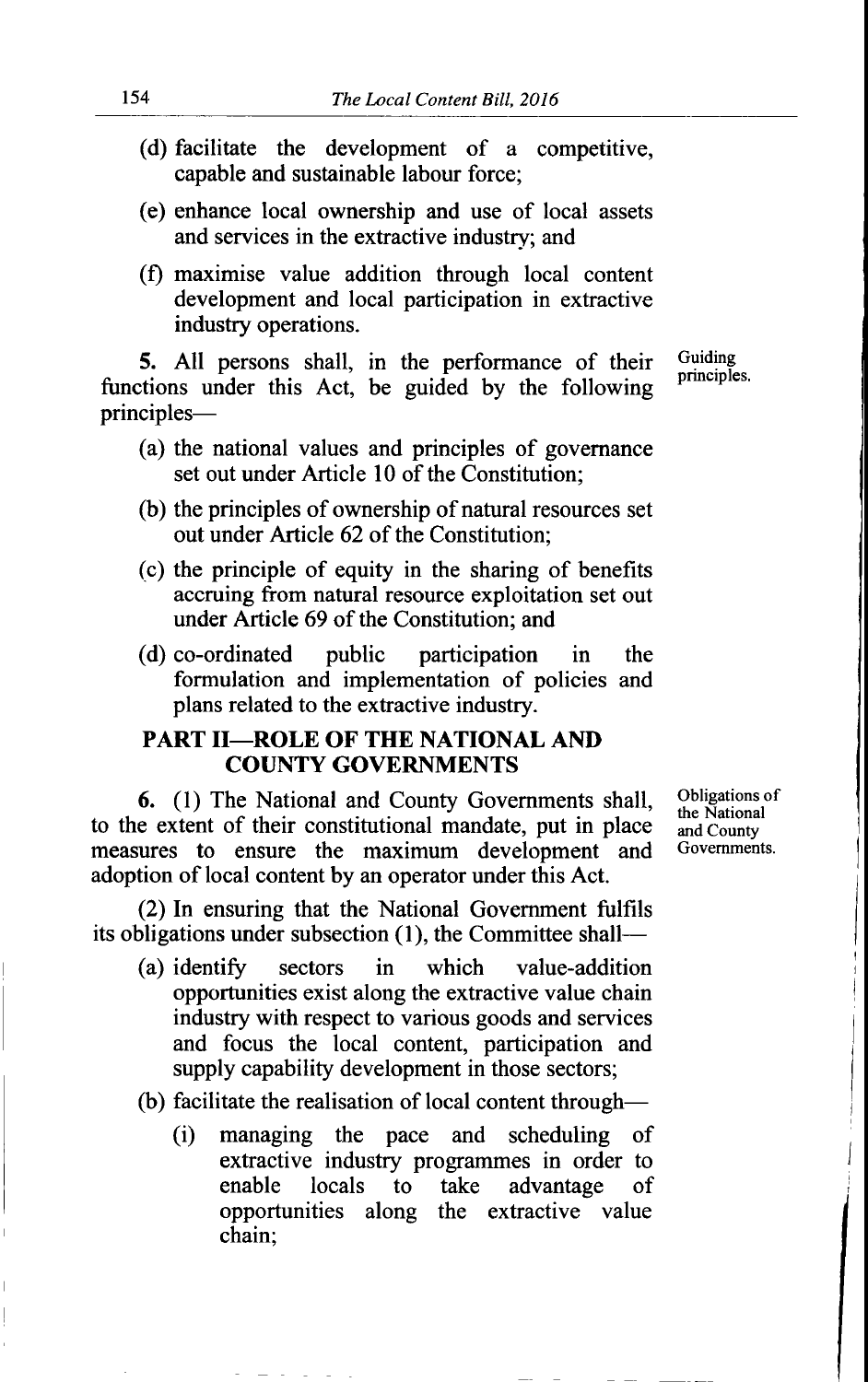- (ii) facilitating local capability development through in-country prograrnmes in order to enable full participation by locals in the extractive industry value chain;
- (iii) the implementation of strategies that ensure that preference is given to locally owned, controlled and financed enterprises and to those that demonstrate commitment and capacity for maximising local value-addition, participation and capability development; and
- (iv) the development and implementation of strategies for the development of local skills, business know-how, technology, financing, capital market development, and wealth capture and distribution;
- (c) ensure delivery of maximum local value-addition by  $-$ 
	- (i) measuring and reporting on the performance of operators in the exffactive industry; and
	- (ii) periodically comparing the local content and participation performance amongst operators, between projects and operations and with other countries and identiffing opportunities for improvement and best practices; and
- (d) pursue supportive policy objectives across all policy frameworks with the view to giving effect to the objectives of this Act.

(3) The National Government shall, in performing its functions under subsection (2), collaborate with the County Governments.

(4) Each county government shall, for the performance of its functions under subsection  $(1)$ —

- (a) assist local contractors and companies within the respective counties to develop their capabilities and capacities to further the attainment of the goal of developing local content in the extractive industry within the respective county;
- (b) implement the cross-cutting policies formulated by the National Government with respect to the implementation of local content;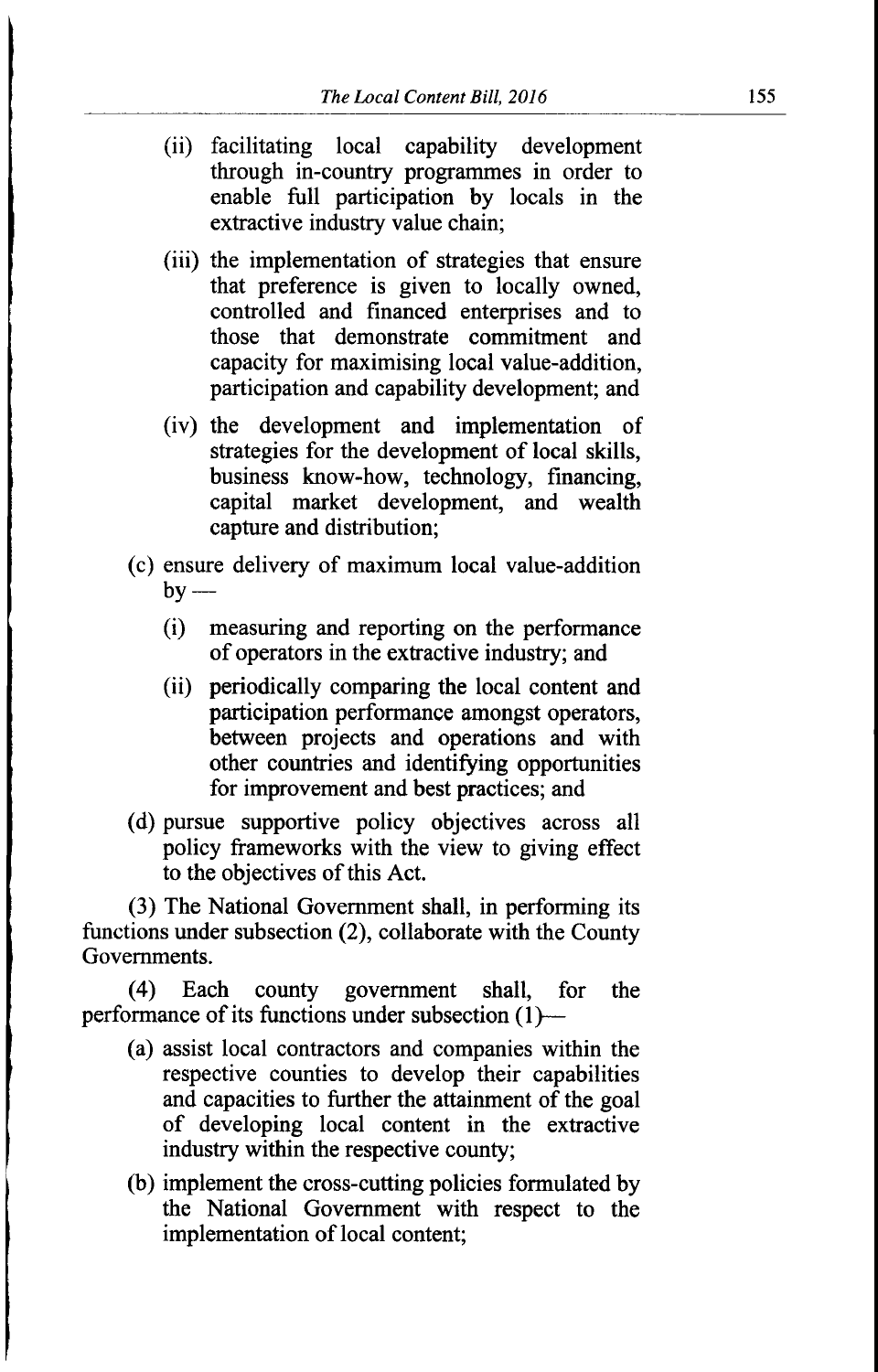- (c) implement strategies that enable local participation in the various activities along the extractive value chain in the respective county;
- (d) monitor and put in place measures to facilitate the implementation of local content performance by all operators in the respective county in accordance with the provisions of this Act;
- (e) conduct regular audits for the purposes of monitoring and implementing compliance with the provisions of this Act in the respective county;
- (f) set targets, in collaboration with the Committee, for the achievement of local content and participation in relation to specific projects, operations and operators and support these targets with appropriate contract terms; and
- (g) perform such other function necessary for the implementation of the objectives of this Act.

#### PART III- ESTABLISHMENT OF THE LOCAL CONTENT DEVELOPMENT COMMITTEE

7. There is established a committee to be known as the Local Content Development Committee.

- 8. (1) The functions of the Committee shall be to-
- (a) oversee, coordinate and manage the development of local content in Kenya;
- (b) make recommendations and advise the Cabinet Secretary on the formulation of policy and strategies for the development and implementation of local content;
- (c) make recommendations to the Cabinet Secretary on the minimum standard requirements for local content and the development of local content plans under this Act;
- (d) appraise, evaluate and approve local content plans and reports submitted to the Committee pursuant to section 20;
- (e) oversee, in consultation with the county govemments, the implementation of local content policies and strategies by operators;

Establishment ofthe Local Content Development Committee. Functions of the Committee.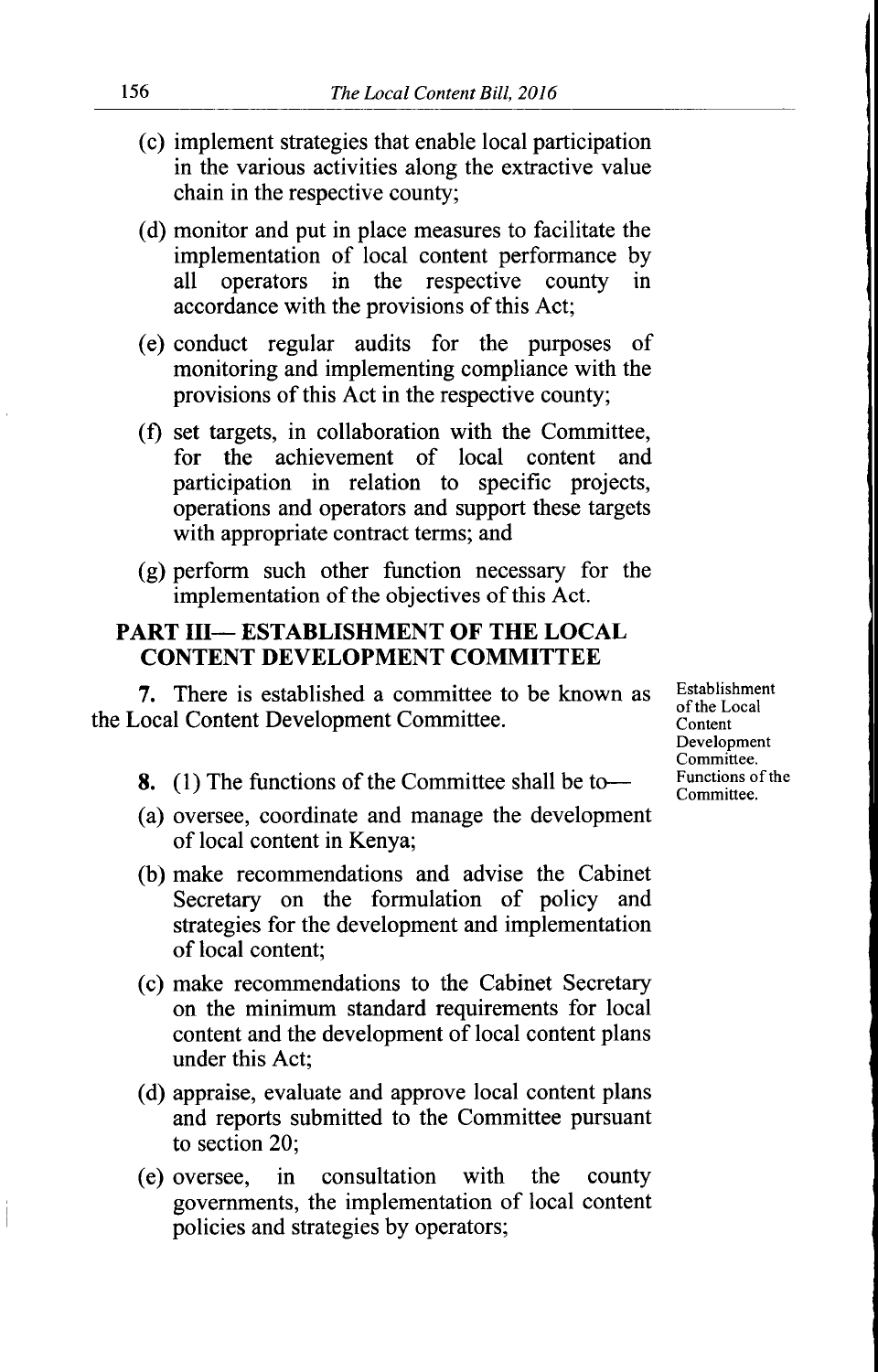- (f) collaborate with county govemments in the implementation of strategies to improve the capacity of local persons, businesses and the capital market to fully leverage the objectives of this Act; and
- (g) carry out such other functions that may be necessary for the achievement of the objects and purposes of this Act or that may be conferred by any other law.
- (2) The Committee shall, in implementing this Act-
- (a) ensure measurable and continuous growth in the development and adoption of local content with respect to all activities in the extractive industry; and
- (b) consult with, and collaborate with the county governments.
- 9. The Committee shall-
- (a) within a period of six months from the date of its constitution, develop and keep under regular review, a comprehensive register of all equipment and service categories required to effectively supply the needs of the extractive industry;
- (b) assess the capacity of the local industry to supply the goods and services identified under paragraph (a); and
- (c) adopt policies and measures aimed at progressively enhancing the capabilities of local enterprises to compete effectively on quality, price, quantity and reliability in the supply of goods and services required in the extractive industry.
- 10. (1) The Committee shall consist of-
- (a) a chairperson appointed by the Cabinet Secretary in accordance with subsection (2);
- (b) the Principal Secretary responsible for matters relating to petroleum and natural gas or <sup>a</sup> representative designated in writing;
- (c) the Principal Secretary responsible for matters relating to finance or a representative designated in writing;

Assessment of local capabilities.

Membership of the Committee.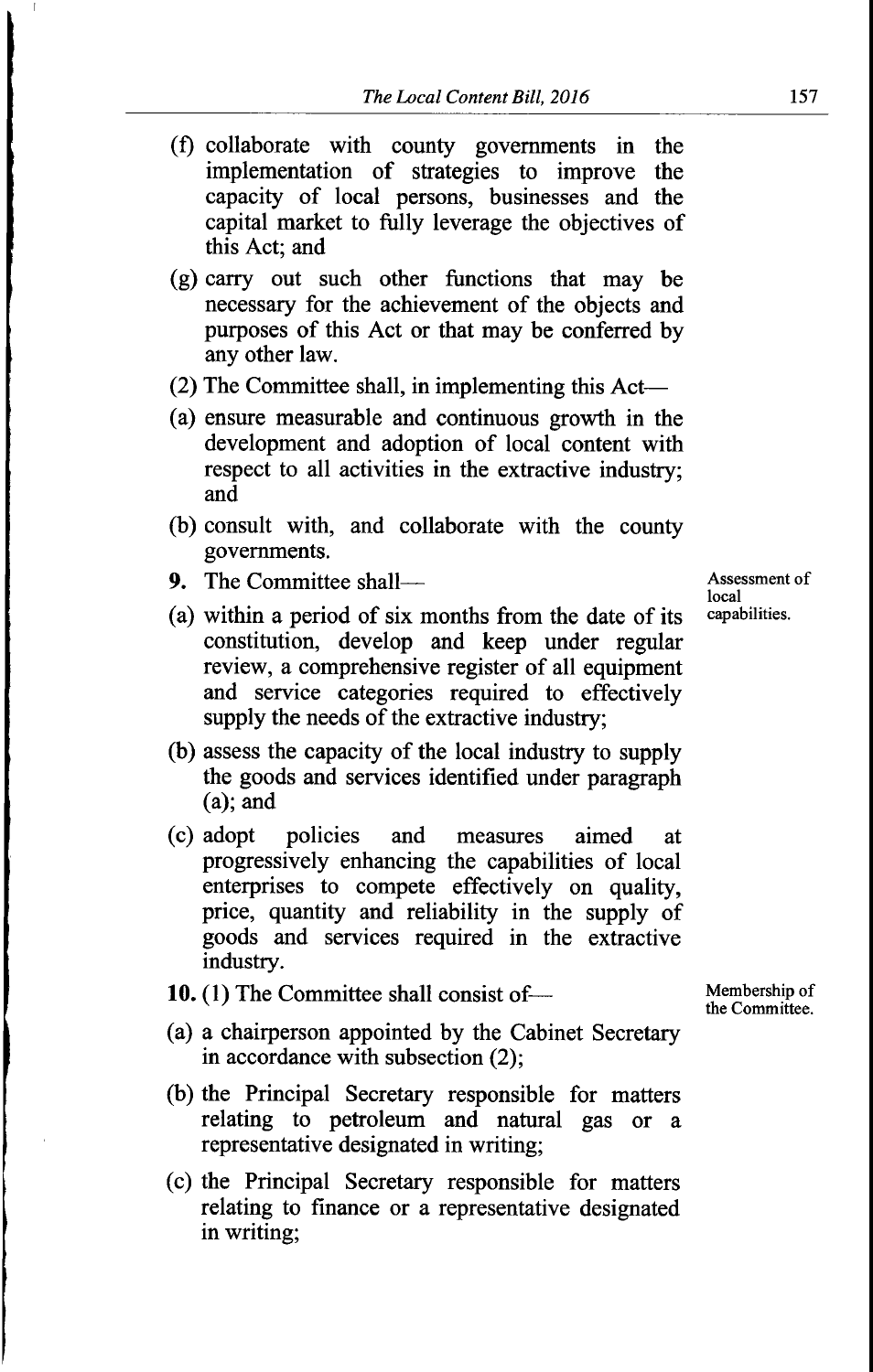- (d) the Principal Secretary responsible for matters relating to industry and enterprise development or a representative designated in writing;
- (e) the chairperson of the Council of Governors;
- (f) four persons nominated by players in the extactive industry in such manner as the Cabinet Secretary shall determine and appointed by the Cabinet Secretary; and
- (g) the Director who shall be the secretary to the Committee.

(2) The persons nominated under subsection (l) (a) and (f) shall be appointed by the Cabinet Secretary by notice in the Gazette.

(3) There shall be paid to the members of the Committee such allowances as the Cabinet Secretary may, in consultation with the Salaries and Remuneration Commission, determine.

11. The persons nominated under section 10 (1) (a) Term of office. and (f) shall be appointed for a term of four years renewable for one further term.

12. A person shall be qualified for appointment as  $\frac{Qualifications}{for}$ 

(a) the chairperson of the Board if that person  $-\left( \frac{1}{2} \right)$ 

- (i) holds a degree from a university recognised in Kenya;
- (ii) has knowledge and at least ten years<br>experience in matters relating to the experience in matters relating to extractive industry; and
- (iii) meets the requirements of Chapter Six of the Constitution; or
- (b) a member of the Board under section 10 (1) (f) if that person-
	- (i) holds a degree from a university recognised in Kenya;
	- (ii) has knowledge and at least five years experience in matters relating to the extractive industry; and
	- (iii) meets the requirements of Chapter Six of the Constitution

appointnent.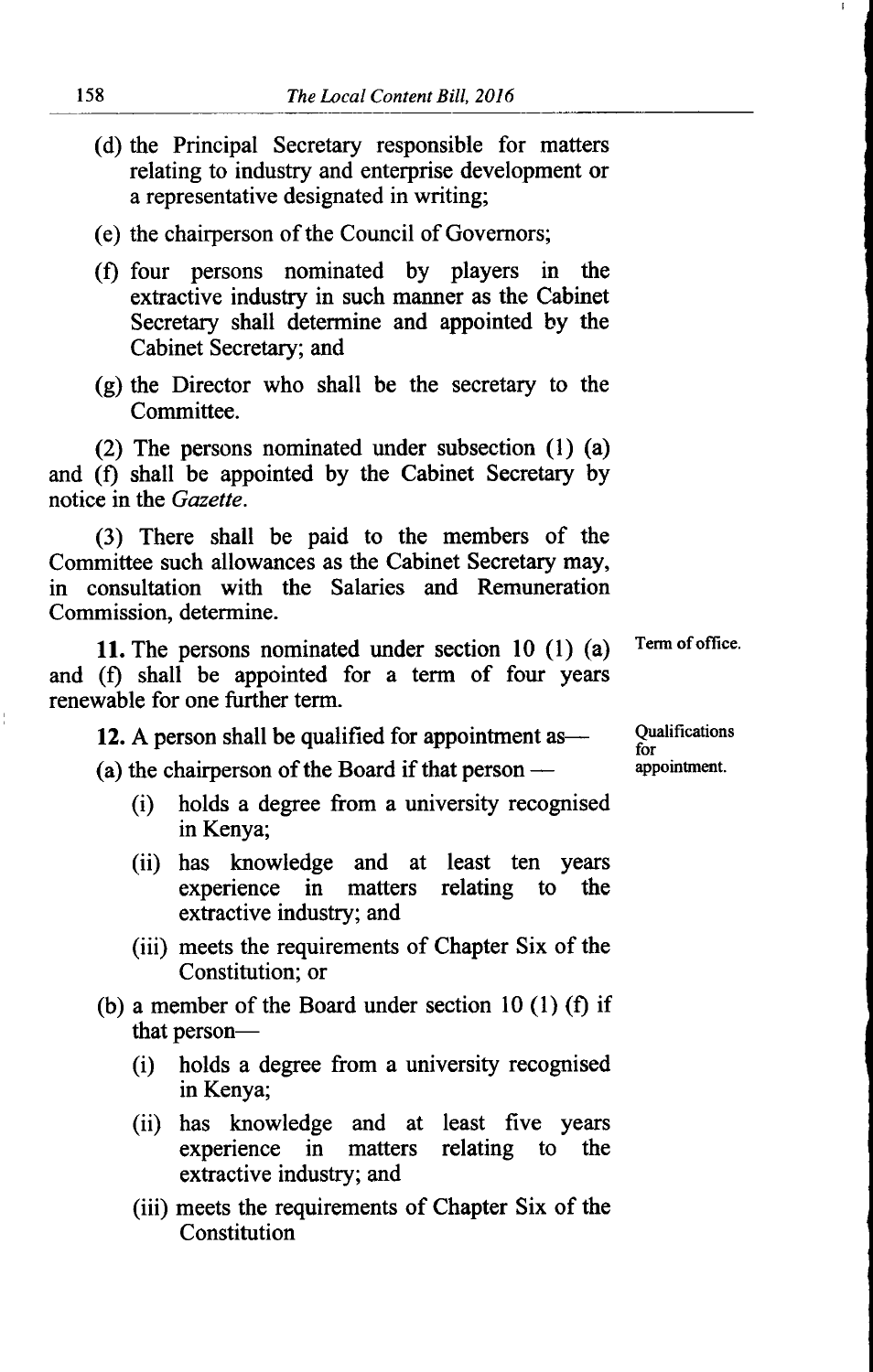13. A person is not qualified for appointment as a member of the Committee under section 10 (1) (a) and (f) if that person-Disqualification from mernbership.

(a) has violated Chapter Six of the Constitution;

- (b) is adjudged bankrupt; or
- (c) has been convicted of an offence and sentenced to imprisonment for a term of more than six months.

14. (1) The office of a member of the Committee appointed under section 10  $(1)$  (f) shall become vacant if the member $-$ 

- (a) is adjudged bankrupt;
- (b) is convicted of a criminal offence and sentenced to a term of imprisonment of at least six months;
- (c) is convicted of an offence involving fraud or dishonesty;
- (d) is absent, without reasonable cause, from three consecutive meetings of the Committee;
- (e) resigns in writing addressed to the Cabinet Secretary;
- (f) is removed from office by the Cabinet Secretary for  $-$ 
	- (i) being unable to perform the functions of his or her office by reason of mental or physical infirmity; or
	- (ii) failing to declare his or her interest in any matter being considered or to be considered by the Committee; or

(g) dies.

15. (1) The Committee shall conduct its affairs in accordance with the provisions of the Schedule.

(2) Except as otherwise provided in the Schedule, the Committee may regulate its own procedure.

16. (1) The Committee may establish such subcommittees as it may consider necessary for the performance of its functions and the exercise of its powers under this Act.

Conduct of the affairs of the Committee.

Sub-committees of the Committee.

Vacation of oflice of member.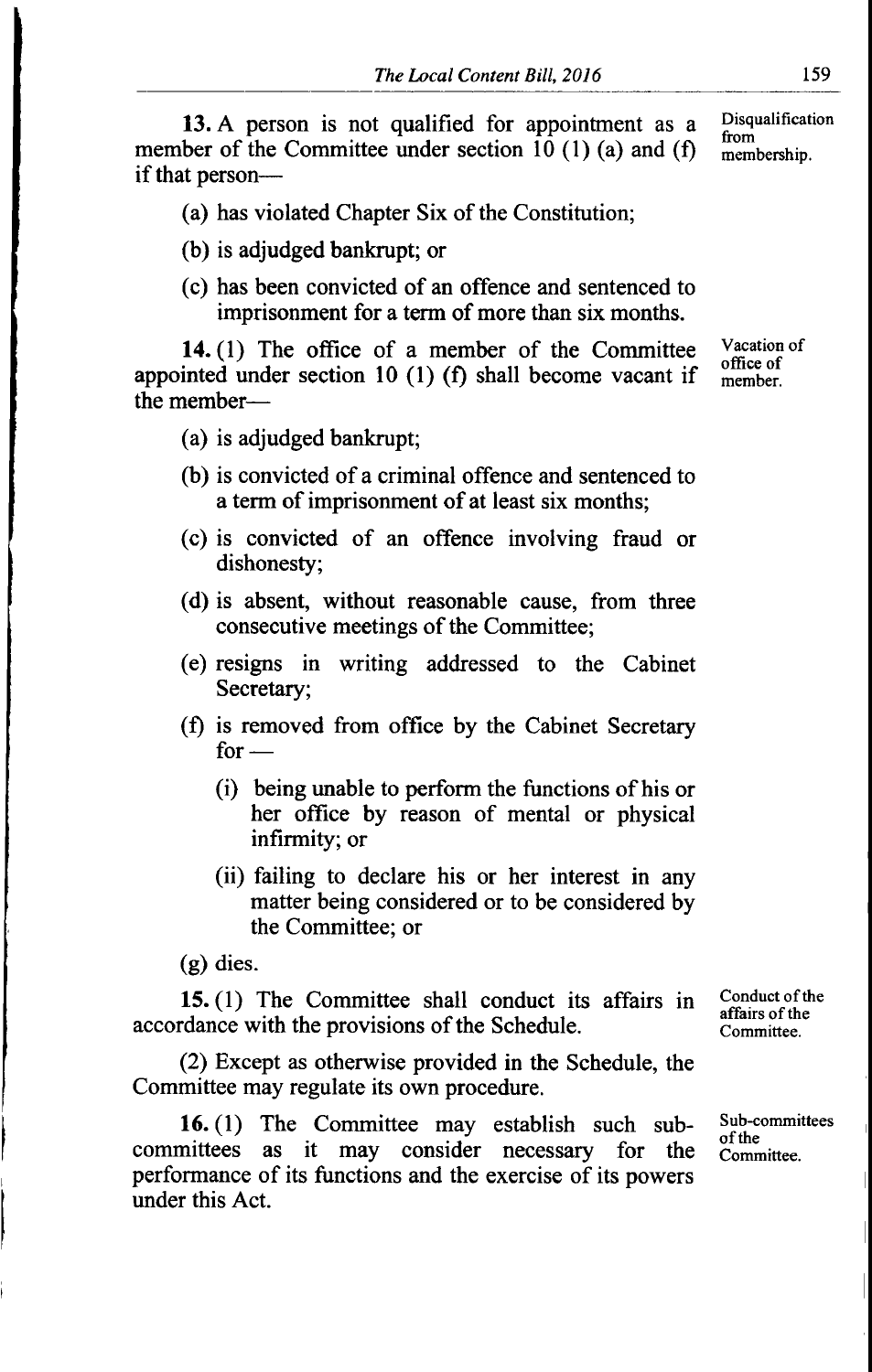(2) The Committee may co-opt any person to sit on any sub-committee established under subsection (1), whose knowledge and skills are found necessary for the performance of the functions of the Committee but such person shall have no right to vote at the meeting.

17. (1) The Cabinet Secretary shall designate an Secretariat. appropriate administrative unit within the Ministry responsible for matters relating to the extractive industry to serve as the Secretariat of the Committee.

(2) The Secretariat shall consist of -

- (a) the Director who shall be competitively recruited by the Public Service Commission and appointed by the Cabinet Secretary; and
- (b) such other public officers as the Cabinet Secretary shall, in consultation with the Committee, designate for the proper performance of the functions of the secretariat under this Act.

(3) The Director and persons designated under subsection (2) (b) shall possess such knowledge and experience in matters relating to the extractive industry as the Cabinet Secretary shall, in consultation with the Committee, determine.

18. The functions of the Secretariat shall be to —

- **16.** The functions of the secretarial shall be to  $-\alpha$ <br>(a) provide technical and administrative services to the Committee;
- (b) implement the decisions, strategies, programmes and policies of the Committee;
- (c) make recommendations to the Committee on the formulation and implementation of programmes for the achievement of the functions of the Committee;
- (d) on behalf of the Committee, establish and maintain relationships with international, national and local institutions involved in the extractive industry and other related activities;
- (e) collaborate with State agencies, financial other stakeholders<br>of policies, strates implementation of policies, strategies and programmes developed pursuant to this Act;

Functions of the Secretariat.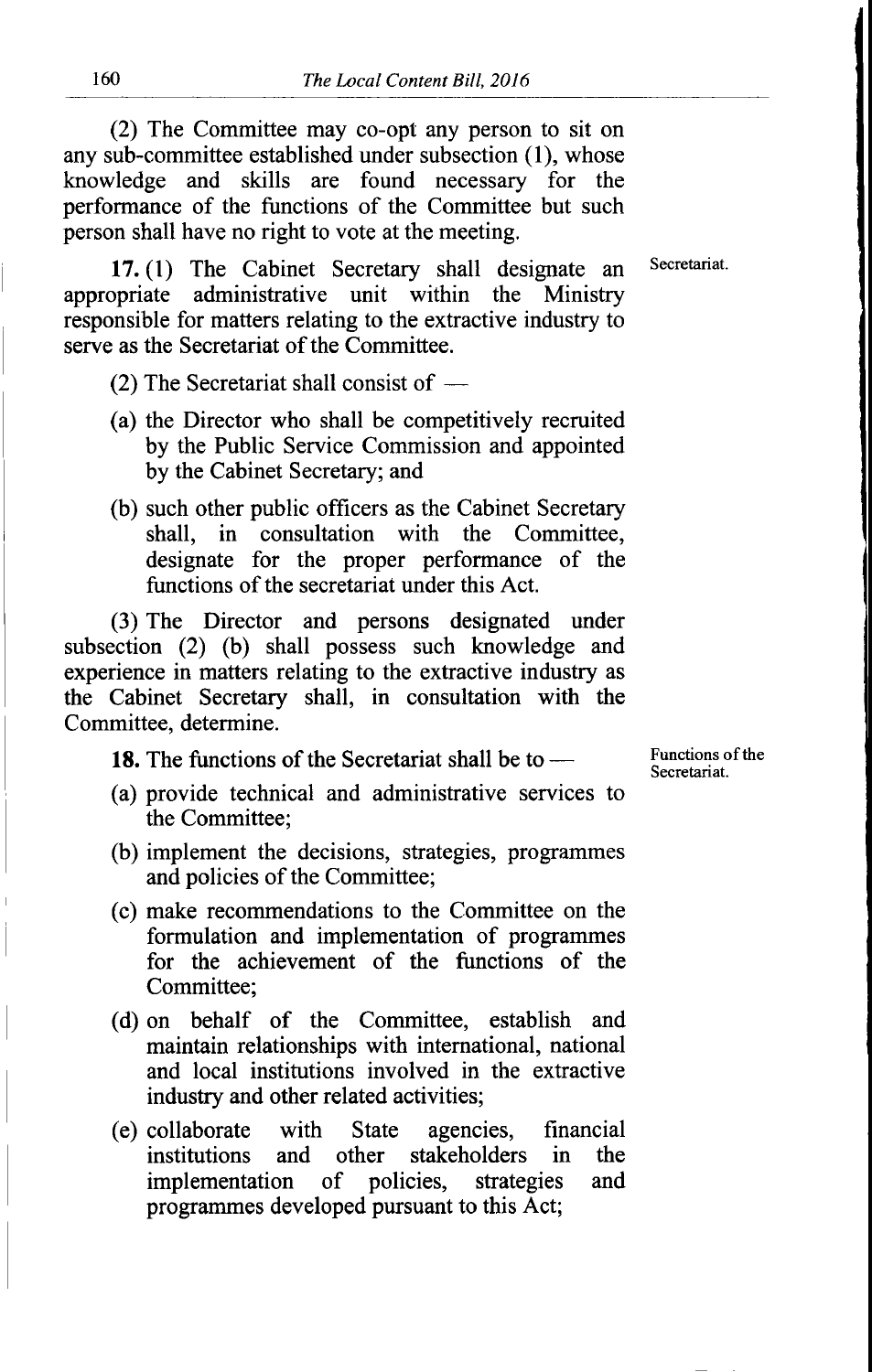- (f) train, disseminate information and provide linkages and networks with local and international institutions which engage in capacity building on local content development and application;
- (g) conduct studies, research and investigations in order to enhance the development of local content in the extractive industry in Kenya;
- (h) maintain a local content data base seffing out information on-
	- (i) projects, operations and programmes on extractive activities with respect to each county, including the goods and services required with respect to the activities and the timelines for their delivery;
	- (ii) suppliers of goods and services relevant to the extractive industry in Kenya;

f

- (iii) human resource development programmes and initiatives of the operators and their connected entities, including work permits awarded and their related commitments;
- (iv) business development programmes and initiatives; and
- (v) the progress of activities by operators, Stateowned agencies and connected entities in the adoption of local content;
- (i) make arrangements for periodical evaluation of the policies and programmes in relation to the objects and functions of the Committee; and
- $(i)$  perform such other functions as may be assigned to it by the Committee.

#### PART IV - LOCAL CONTENT PLANS

#### Local content plan

19. (1) The Cabinet Secretary shall, in consultation Minimum local content. with the Committee and by notice in the Gazette, set the minimum local content to be applied by an operator engaging in any extractive activity undertaken under this Act.

(2) An operator shall, in carrying out extractive activities under this Act, comply with the minimum local content requirements prescribed under subsection (1).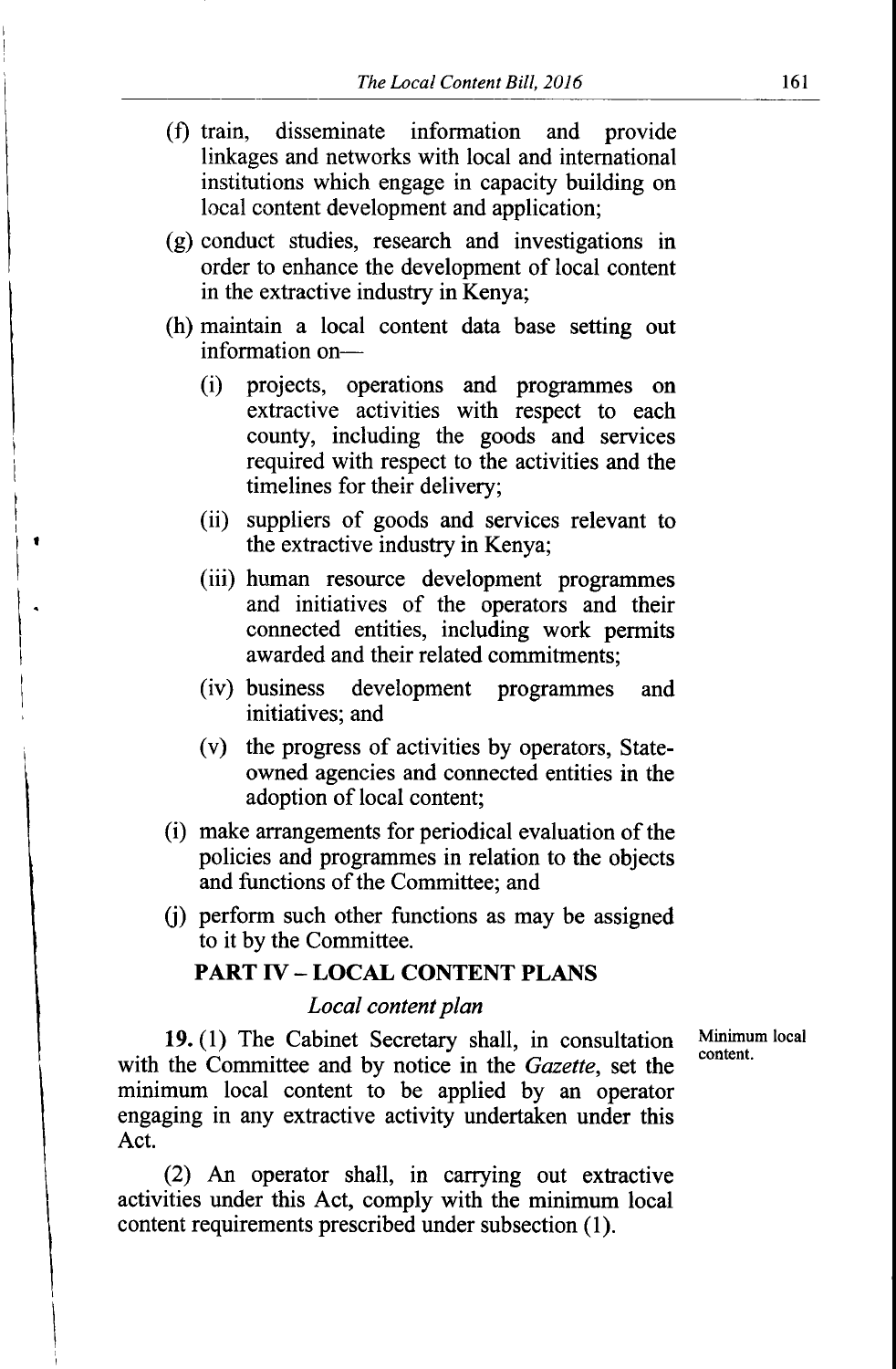/ i

٠

/ l I I

20. (1) An operator shall, before applying for, or bidding for a licence, permit or interest and before engaging in any extractive activity, prepare and submit to the Corrmittee a local content plan with respect to the extractive activity in the prescribed form.

(2) An operator shall, for the purposes of subsection  $(1)$ ,—

- (a) submit a long term local content plan corresponding to the work programme with respect to the entire project which shall be submitted together with the bid or application to engage in the extractive activity; and
- (b) once approval to carry out the extractive activity is granted, submit an annual local content plan with respect to each year of the programme in relation to the extractive activity.

(3) An operator shall, in preparing a local content plan, set out the following information-

- (a) the procurement and utilization of locally produced goods and services available in the locality in which the extractive activity is to be undertaken, where such goods meet established standards in the extractive industry;
- (b) the qualification requirements and employment of local persons to be engaged in the extractive or related activities and the standards for the remuneration of such employees;
- (c) workforce development strategies in relation to locals including training plans and projections to address any skill gaps that may have been identified in relation to the local labour force;
- (d) strategies for the support of local participation in the activities of the operator; and
- (e) the exploration and production work programme and budget estimate with regard to the local content component of the project.

(4) An operator shall set out, in local content plan, the strategies through which the operator shall-

(a) give first consideration to goods produced and services delivered locally; and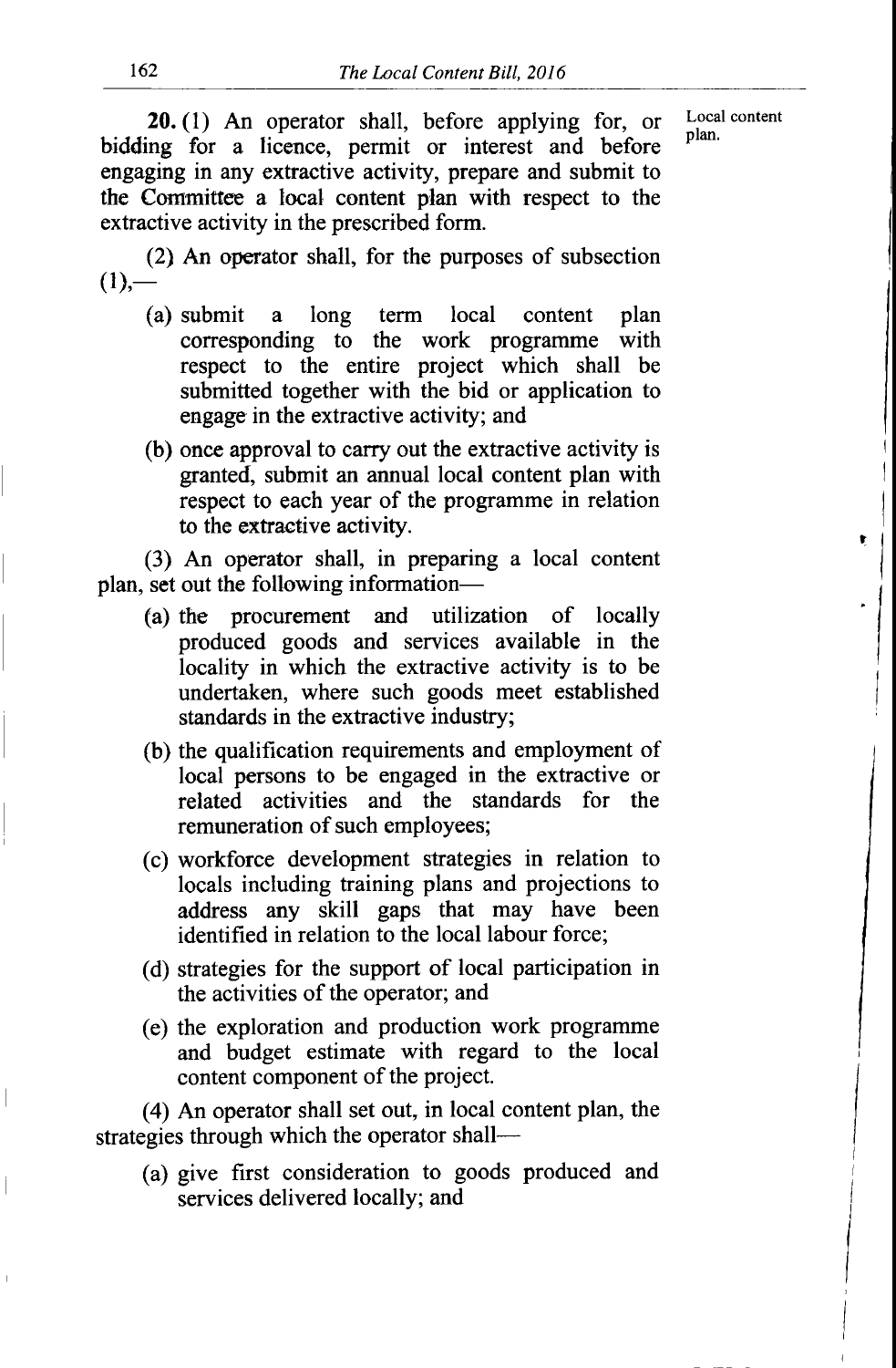(b) give first priority to qualified local persons with respect to employment by the operator.

(5) An applicant shall, subject to the provisions of this Act and for the purposes of subsection  $(2)$ , include in the local content plan, the following plans-

- (a) employment and skills development plan;
- (b) research and development plan;
- (c) technology transfer plan;
- (d) financial services plan;
- (e) succession plans for positions not held by Kenyans; and
- (f) such other plans as the Cabinet Secretary may prescribe.

21. (1) The Committee shall review and assess the local content plan submiffed to it by an applicant under section 20 within a period of sixty days from the date of receipt of the plan.

(2) The Committee shall, in reviewing and assessing the local content plan under subsection (1), carry out public participation and shall, for this purpose-

- (a) publicise the plan in at least one newspaper of wide circulation in the area with respect to which the extractive activity is to be undertaken and through such other media as the Committee may consider appropriate;
- (b) involve the relevant stakeholders in the extractive industry or persons that are likely to be affected by the decision to approve the application to engage in the extractive activity and afford such persons an opportunity to be heard; and
- (c) take into account any representations that may be made to the Committee prior to making its decision.

(3) The Committee shall, upon reviewing and assessing a local content plan, inform the applicant of its decision to approve or refuse the approval of the plan within a period of seven days from the date of its decision.

Review of local content plan.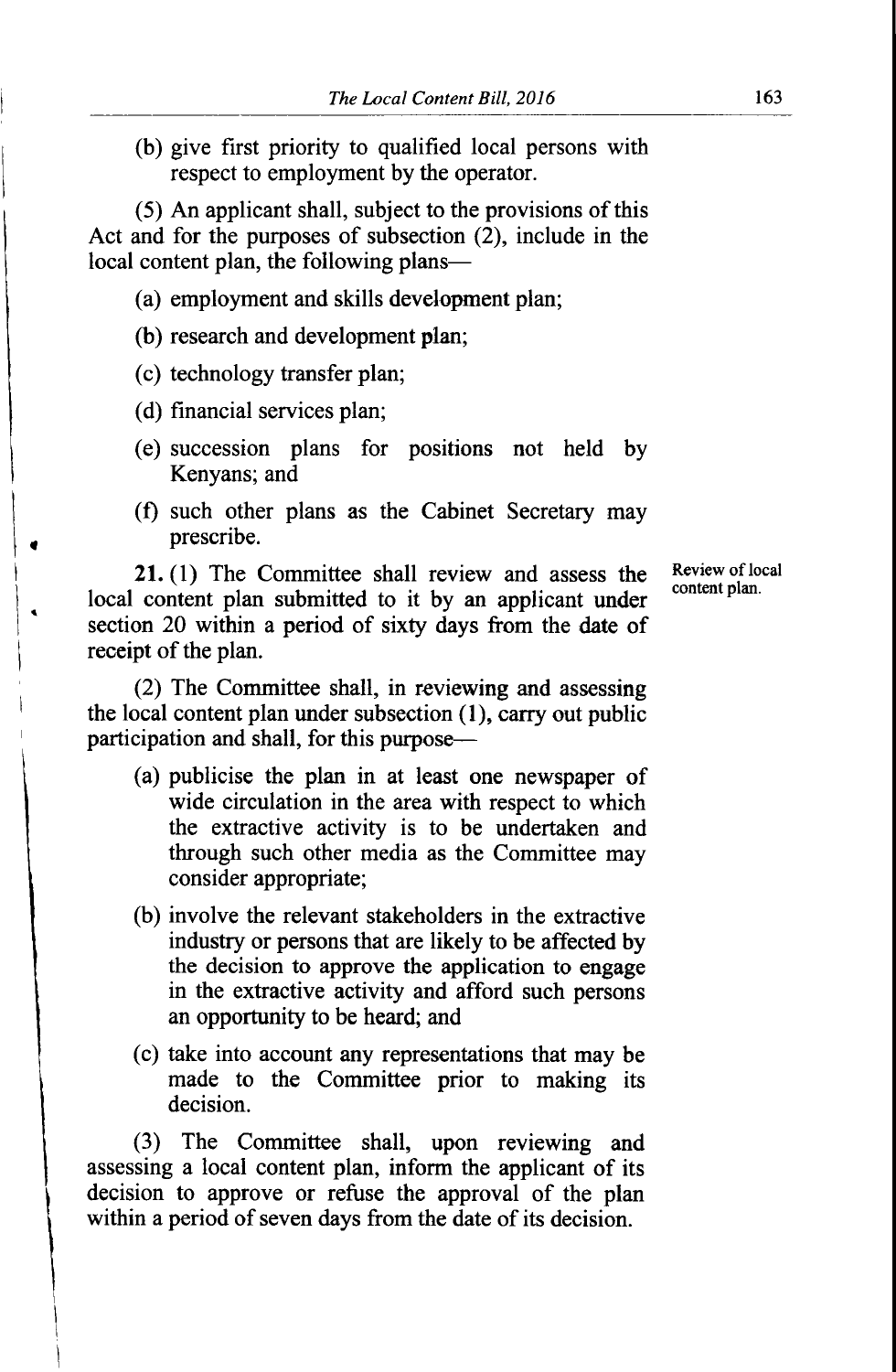(4) Where the Committee refuses to approve a local content plan, it shall furnish the applicant with a written statement of the reasons for the refusal.

(5) An applicant may, where applicable, within <sup>a</sup> period of thirty days from the date of notification of the decision by the Committee refusing to approve the local content plan and receipt of the written statement under subsection  $(4)$ —

- (a) revise the local content plan taking into account the recommendations of the Committee; and
- (b) submit the revised local content plan to the Committee.

(6) Where the Committee fails to notiff the applicant of its approval or otherwise of the local content plan or revised local content plan, the local content plan shall be deemed to be approved upon the expiry of ninety days from the date of submission or re-submission of the local content plan, as the case may be.

22. (l) The Cabinet Secretary shall, in consultation with the Committee, prescribe rules on local content certification and in so doing shallLocal content certification.

 $\cdot$ 

I

I

I I

- (a) prescribe a methodology for determining the percentage of local content in goods and services acquired or delivered in Kenya;
- (b) the metrics to be applied in determining the achievement of the minimum local content levels and in-country spending for the provision of goods and services in the extractive industry value chain;
- (c) develop standards for the accreditation of independent companies to certify such levels of local content;
- (d) accredit independent companies as independent certifying agents under this Act; and
- (e) enforce compliance with the provisions of this Act by accredited independent certifying agents.

(2) An accredited independent certiffing agency shall be responsible for measuring the local content found in goods and services acquired or contracted by an operator under this Act.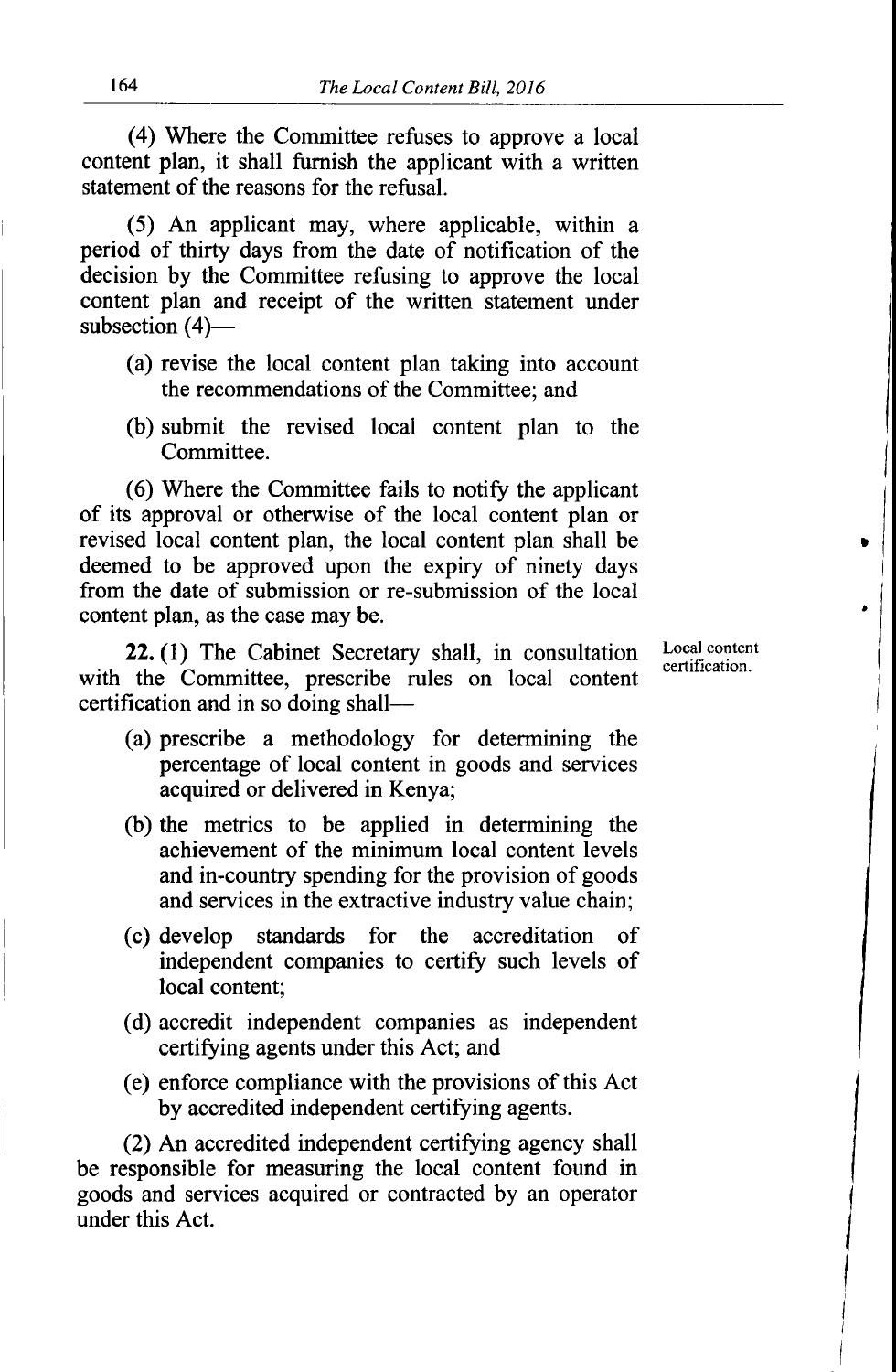(3) A certificate issued by an accredited independent certiffing agency shall be proof of local content compliance by an operator, and shall be attached to the annual reports submitted to the Committee by an operator under this Act.

(4) The Committee shall use the local content certificate to audit the fulfilment by an operator, of its obligations to local content development under this Act.

#### Employment and Skill Development Plan

23. (1) An operator shall, in order to develop the skills and capacity of local persons and enterprises to participate effectively in its extractive industry operations, prepare and implement strategies and plans for the utilization of---

- (a) technical service contracts, joint ventures and strategic alliances to broaden opportunities for local persons and enterprises to build capacity;
- (b) technology transfer strategies with local enterprises to provide credible and measurable plans on incremental transfer of technological know-how to locals; and
- (c) on-the-job internships locally and internationally and cross-posting of staff between and across institutions to equip locals at all levels of the extractive value chain with the view to developing a critical mass of knowledgeable and competent national skills pool.

(2) An operator shall, for the purpose of this section, prepare an employment and skill development plan in the form prescribed under section 24.

24. (1) An operator shall prepare and submit to the Committee, together with its local content plan, an employment and skills development plan with respect to the extractive activity to be carried out by the operator.

(2) An employment and skill development plan submitted under subsection (1) shall include-

(a) a forecast of the employment and training needs of the operator or other connected entity which shall  $include -$ 

Employment and skills development plan.

**Capacity** building.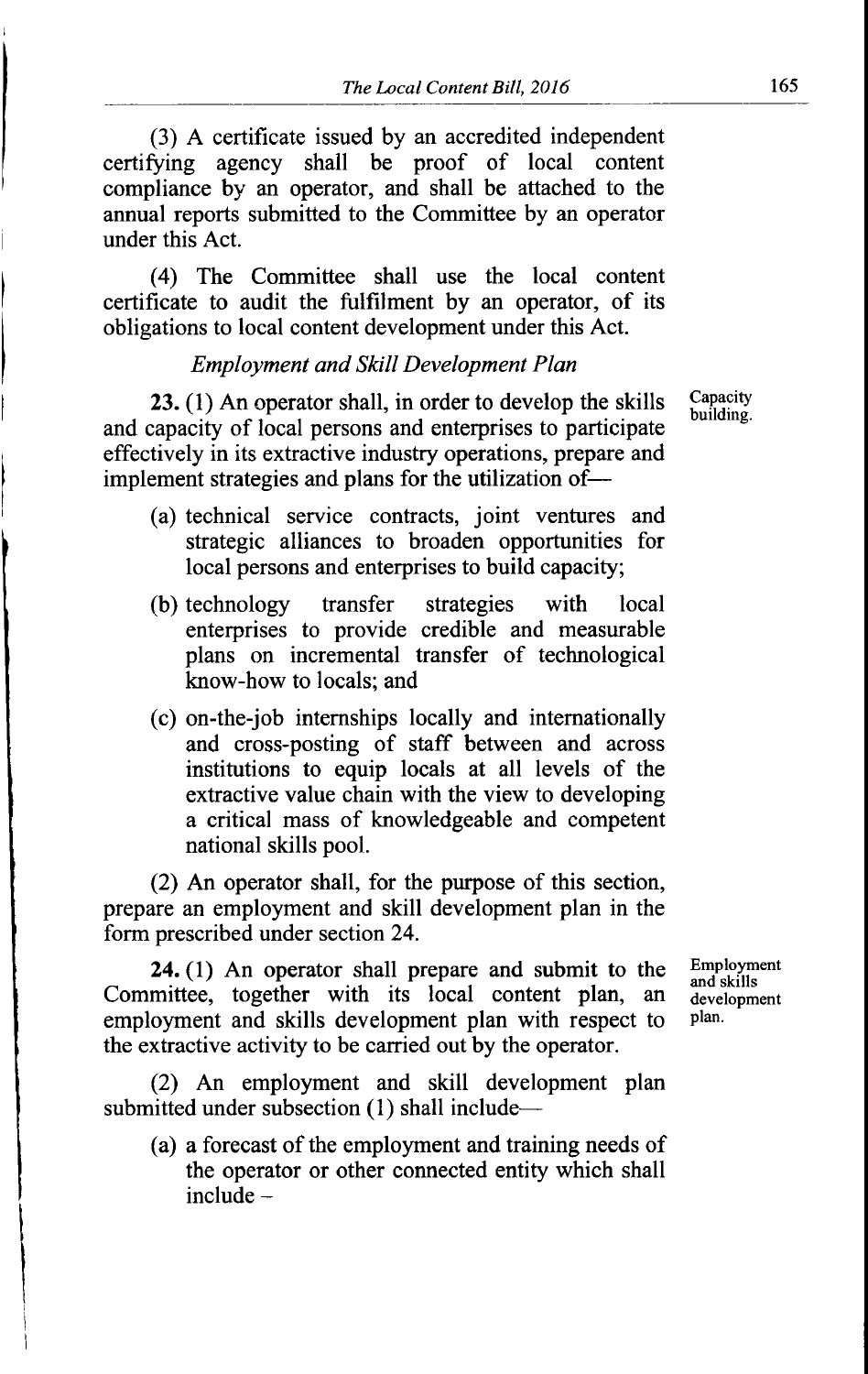- $(i)$  a specification of the skills needed;
- (ii) the anticipated skill shortages in the local workforce;
- (iii) the specific training requirements; and
- (iv) the anticipated expenditure that will be incurred by the operator or other connected entity in implementing the employment and training plan;
- (b) a time frame within which the operator, or other connected entity shall provide employment opportunities for the local workforce for each phase of the extractive activity to enable members of the local community prepare for such opportunities;
- (c) efforts made and procedures adopted for the accelerated training of local persons; and
- (d) the information in the implementation of the strategies and plans set out under section 23.

(3) An operator shall, in addition to the requirement under subsection (l) and upon commencing its extractive activities under this Act, submit to the Committee <sup>a</sup> quarterly report setting out –

- (a) the employment and training activities undertaken during the reporting period; and
- (b) a comparative analysis of the employment and training plan and the employment and training activities to monitor compliance.

(a) The quarterly report submitted to the Committee under subsection (3) shall specify the number of new local persons employed during the respective quarter and their job descriptions.

(5) The Committee may request for such further information with respect to the education and skills development plan as the Committee considers necessary for the purpose of the implementation of this Act.

25. (1) Where local persons are not employed due to their lack of expertise, the operator shall, to the satisfaction of the CommitteeEducation and training for nationals.

I